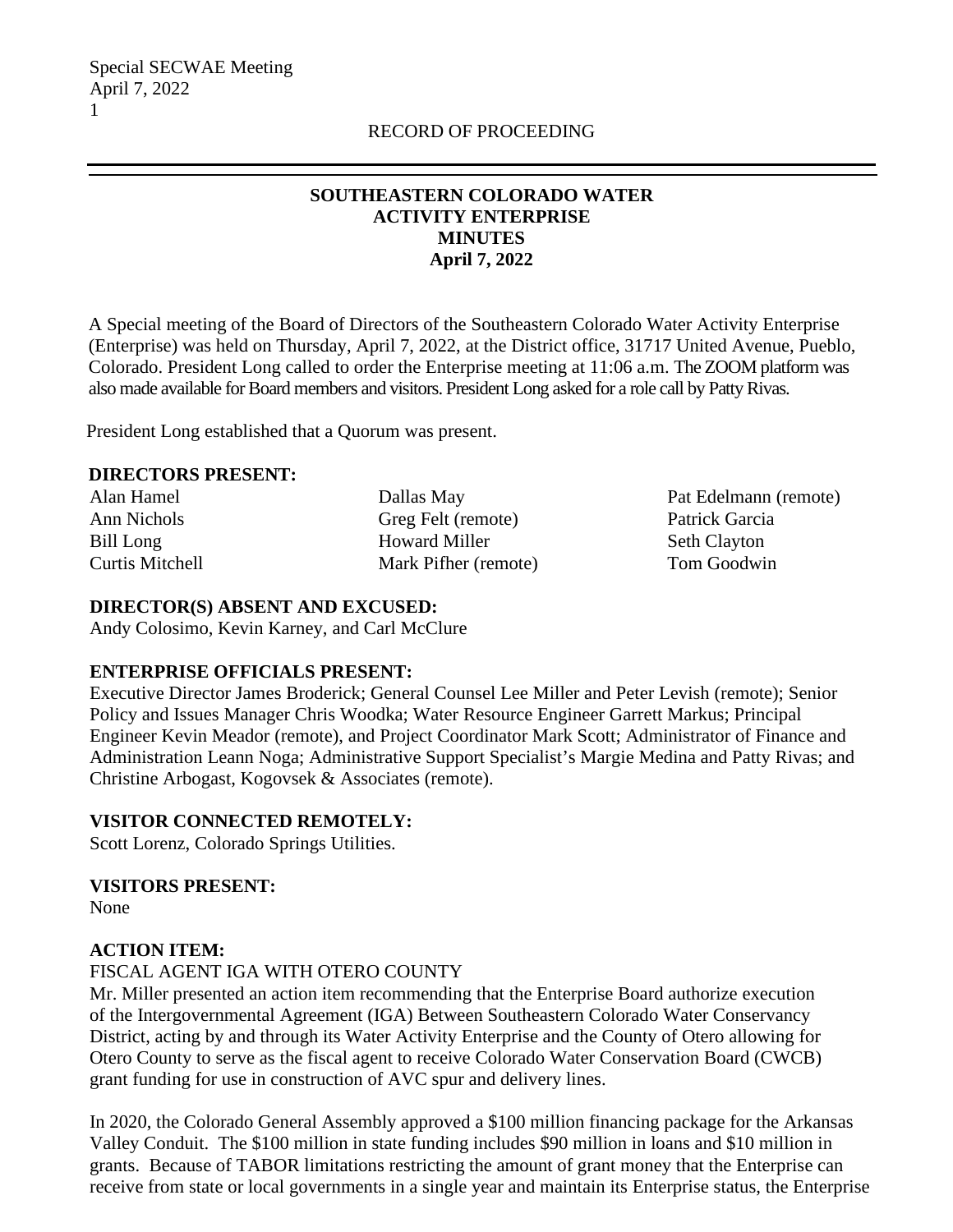# RECORD OF PROCEEDING

is not able to effectively utilize the grant funds. Otero County has received voter permission to accept grant funds such that they do not have the same TABOR constraints as the Enterprise and can partner with the Enterprise in effectively spending the grant funds.

Otero County has approved the form of the IGA; formal approval will likely come at the April 11, 2022, meeting. Adding Otero County as a recipient of CWCB grant funds will require a change to the statutory authorization by the General Assembly. The CWCB construction fund bill is currently being considered by the General Assembly.

A majority of the AVC participants are located in Otero County.

A copy of the Intergovernmental Agreement Between Southeastern Colorado Water Conservancy District and Otero County was provided to the Board.

Mr. Clayton moved, seconded by Mr. Hamel that the Enterprise Board authorize execution of the Intergovernmental Agreement Between Southeastern Colorado Water Conservancy District, acting by and through its Water Activity Enterprise and the County of Otero allowing for Otero County to serve as the fiscal agent to receive Colorado Water Conservation Board grant funding for use in construction of AVC spur and delivery lines. Motion unanimously carried.

# **PRESENTATION ITEMS:**

## FEDERAL LEGISLATION UPDATE

Christine Arbogast gave an impromptu update to the Board on the AVC project. Ms. Arbogast reported that The President's Budget was announced, in that Budget was 10 million for Arkansas Valley Conduit (AVC). There is currently work going on, trying to blend this 10 million with the infrastructure monies to get a large chunk of it devoted to the AVC in the coming year.

The appropriations process includes the possibility of earmarks. Given the infrastructure funds and the ongoing building of a strong relationship with the Bureau of Reclamation (Reclamation) there has been discussion which has resulted in the decision not to seek earmarks for the AVC. Instead, what the goal would be is to get a good engagement with Reclamation regarding the flow of funds so as not to become dependent on Congress backfilling any gaps.

A question came to Ms. Arbogast whether it would be wise to apply for earmarks for non-federal pieces, the connections and activity that comes off the trunk lines. Ms. Arbogast responded by stating that she would not advise that for the following reasons: 1. This may raise the question as to whether that is actually non-federal money contributing to the cost share. 2. If we try to obtain funding through earmarks, whether through USDA Rural Development or other means, whatever cost share or loans would place additional restrictions on AVC funding. If we go directly to the USDA, for certain entities in the valley, it is highly possible that there is qualification for it to be a grant and not a loan. It would be prudent to pursue grant type efforts. The chances of the entities qualifying for grants is highly likely. Ear marks are very uncertain and unknown at this time.